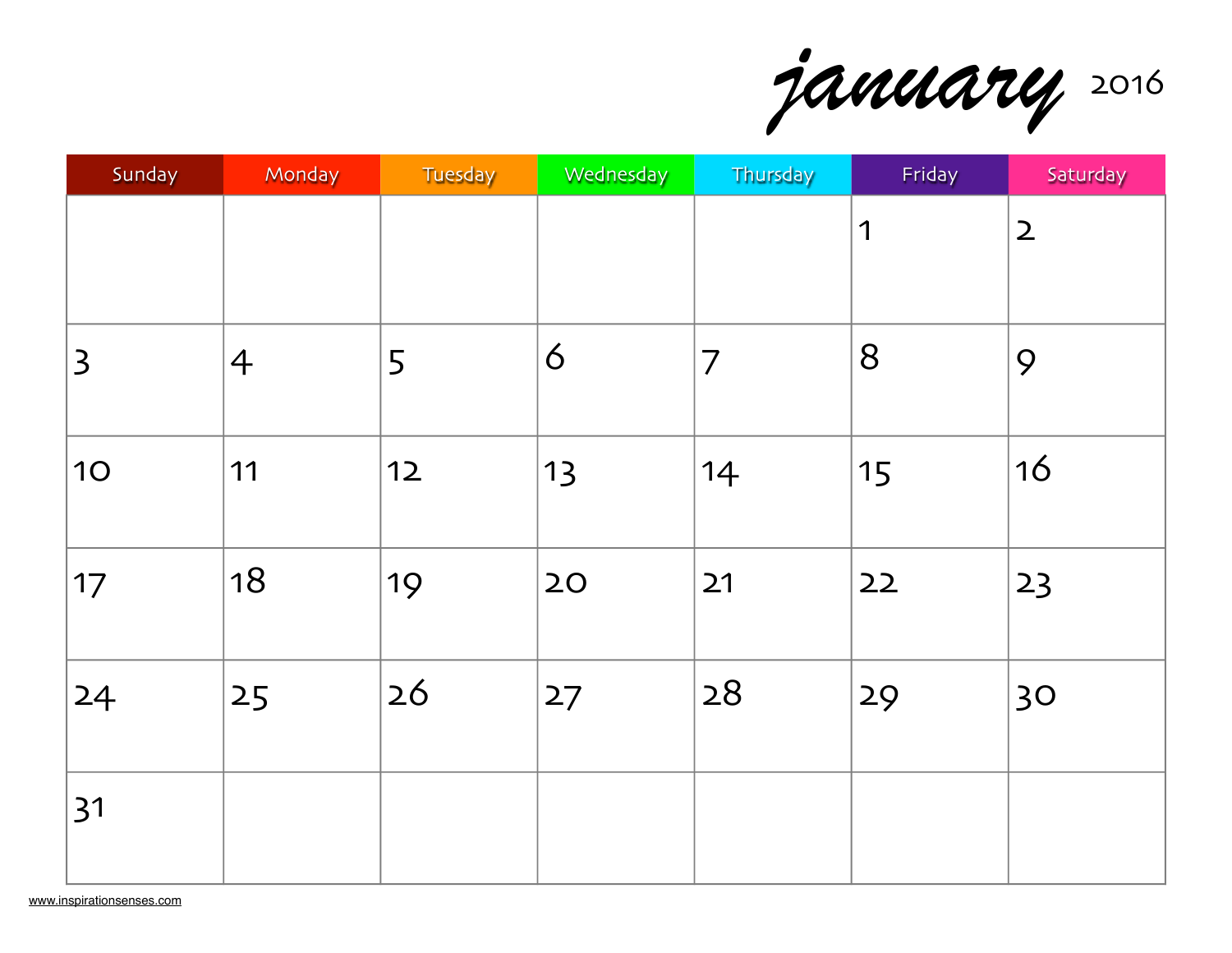*february* 2016

| Sunday         | Monday | Tuesday      | Wednesday      | Thursday       | Friday | Saturday |
|----------------|--------|--------------|----------------|----------------|--------|----------|
|                | 1      | $\mathbf{2}$ | $\overline{3}$ | $\overline{4}$ | 5      | 6        |
| $\overline{7}$ | 8      | 9            | <b>10</b>      | 11             | $12$   | 13       |
| 14             | 15     | 16           | 17             | 18             | 19     | 20       |
| 21             | 22     | 23           | 24             | 25             | 26     | 27       |
| 28             | 29     |              |                |                |        |          |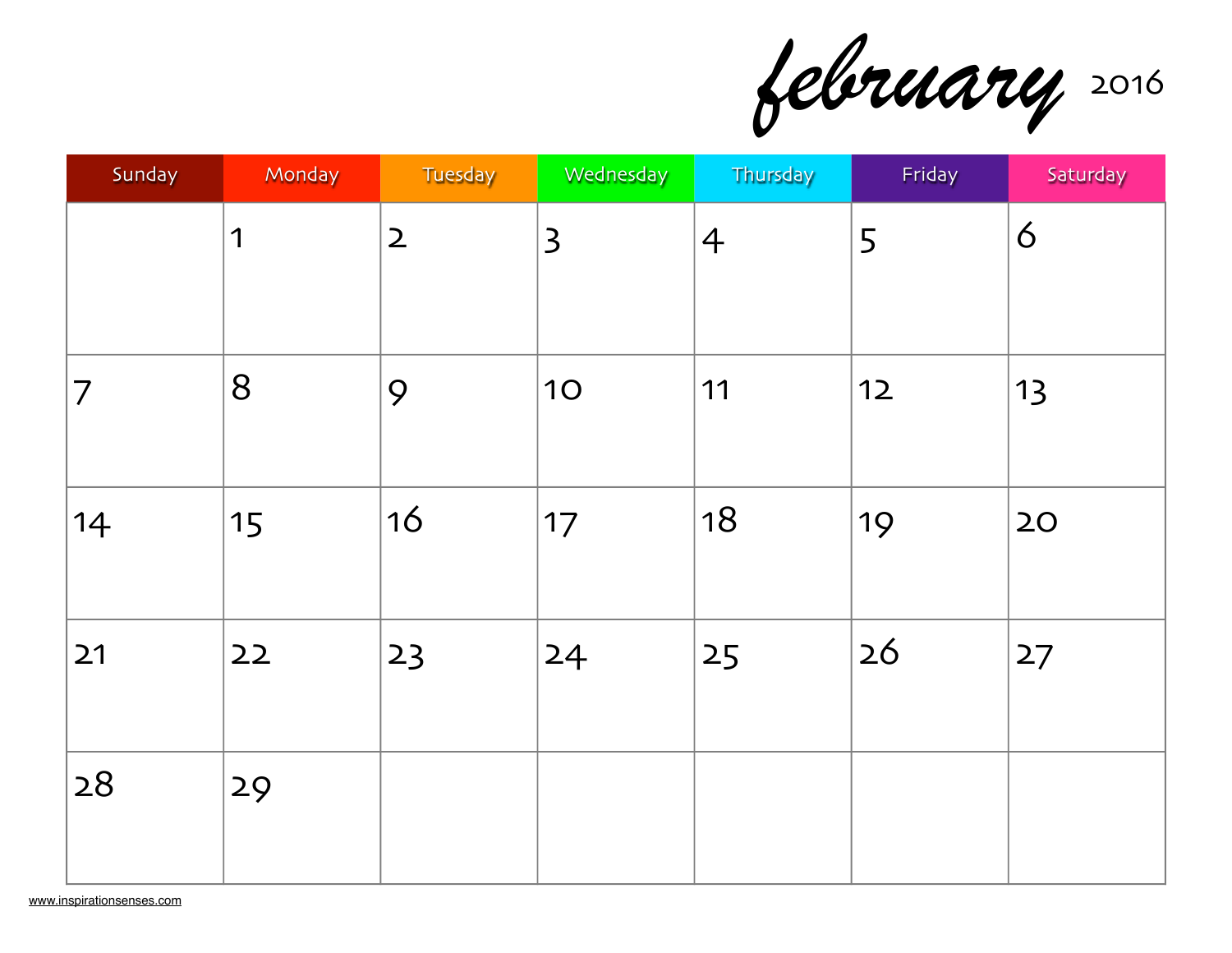

| Sunday | Monday | Tuesday | Wednesday      | Thursday                | Friday         | Saturday |
|--------|--------|---------|----------------|-------------------------|----------------|----------|
|        |        | 1       | $\overline{2}$ | $\overline{\mathsf{3}}$ | $\overline{4}$ | 5        |
| 6      | 7      | 8       | 9              | <b>10</b>               | 11             | $12$     |
| 13     | 14     | 15      | 16             | 17                      | 18             | 19       |
| 20     | 21     | 22      | 23             | 24                      | 25             | 26       |
| 27     | 28     | 29      | 30             | 31                      |                |          |
|        |        |         |                |                         |                |          |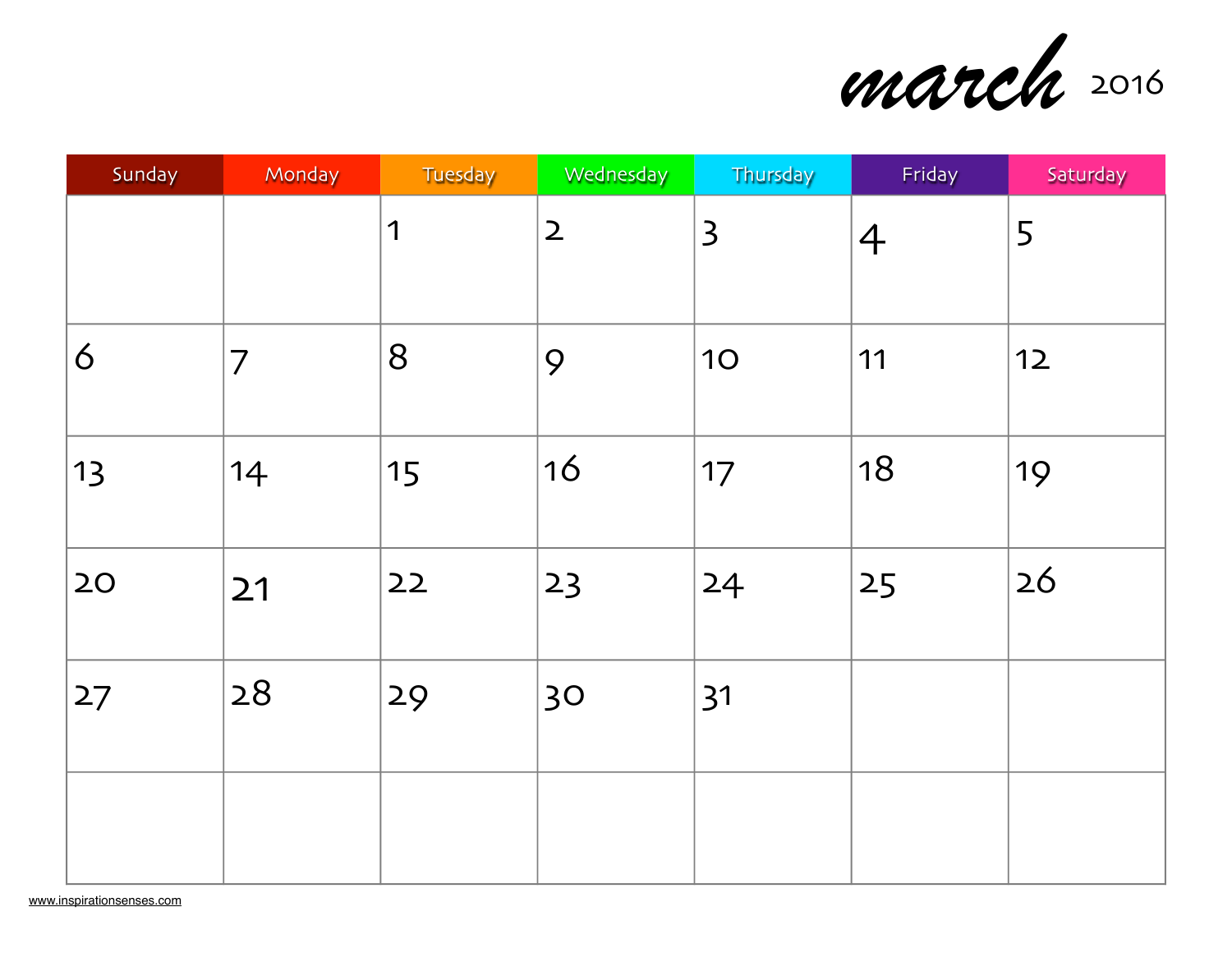*april* 2016

| Sunday         | Monday         | Tuesday | Wednesday | Thursday | Friday | Saturday     |
|----------------|----------------|---------|-----------|----------|--------|--------------|
|                |                |         |           |          | 1      | $\mathsf{2}$ |
| $\overline{3}$ | $\overline{4}$ | 5       | 6         | 7        | 8      | 9            |
| <b>10</b>      | 11             | $12$    | 13        | 14       | 15     | 16           |
| 17             | 18             | 19      | 20        | 21       | 22     | 23           |
| 24             | 25             | 26      | 27        | 28       | 29     | 30           |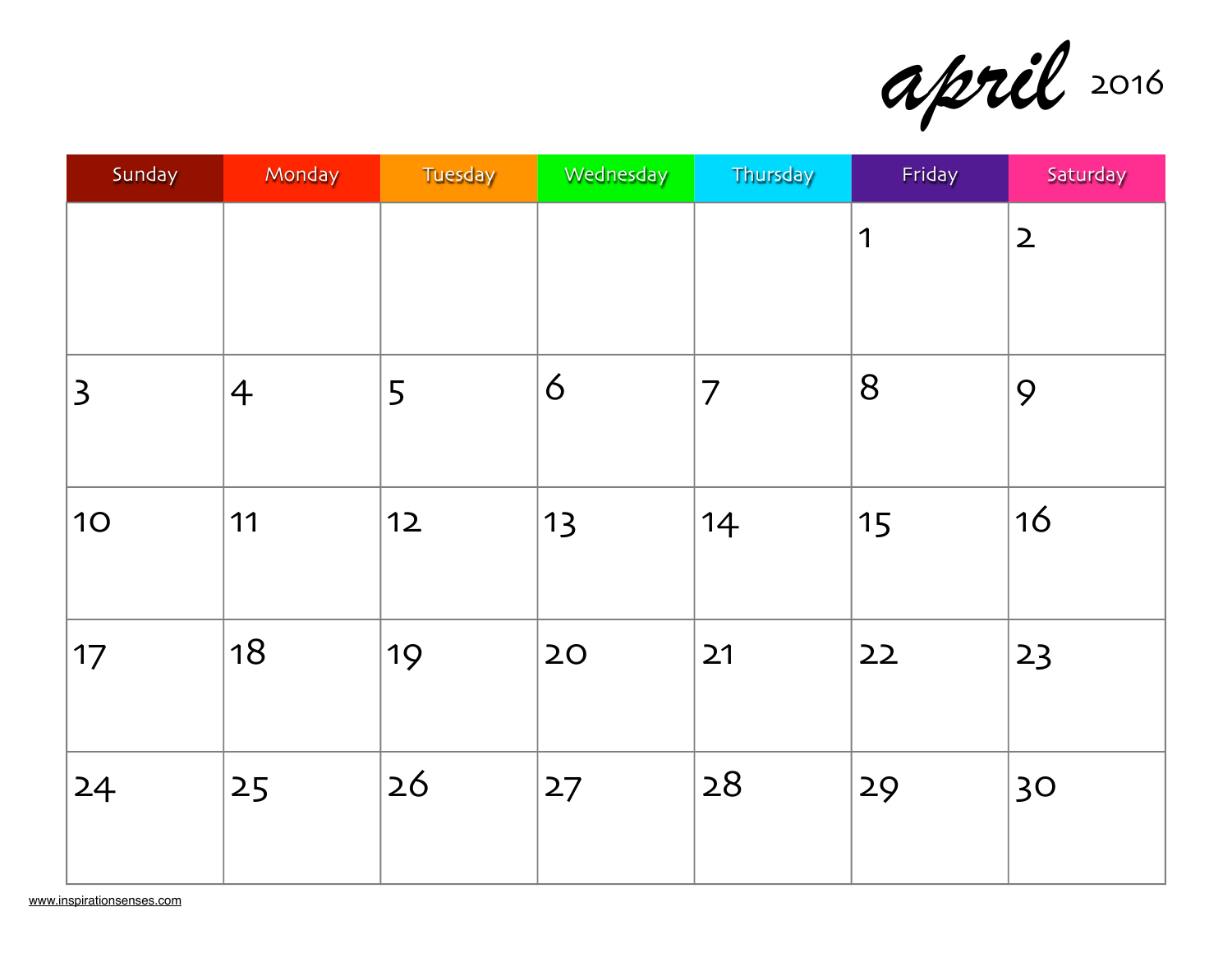*may* 2016

| Sunday | Monday       | Tuesday        | Wednesday      | Thursday | Friday | Saturday       |
|--------|--------------|----------------|----------------|----------|--------|----------------|
| 1      | $\mathbf{2}$ | $\overline{3}$ | $\overline{4}$ | 5        | 6      | $\overline{7}$ |
| 8      | 9            | <b>10</b>      | 11             | $12$     | 13     | 14             |
| 15     | 16           | 17             | 18             | 19       | 20     | 21             |
| 22     | 23           | 24             | 25             | 26       | 27     | 28             |
| 29     | 30           | 31             |                |          |        |                |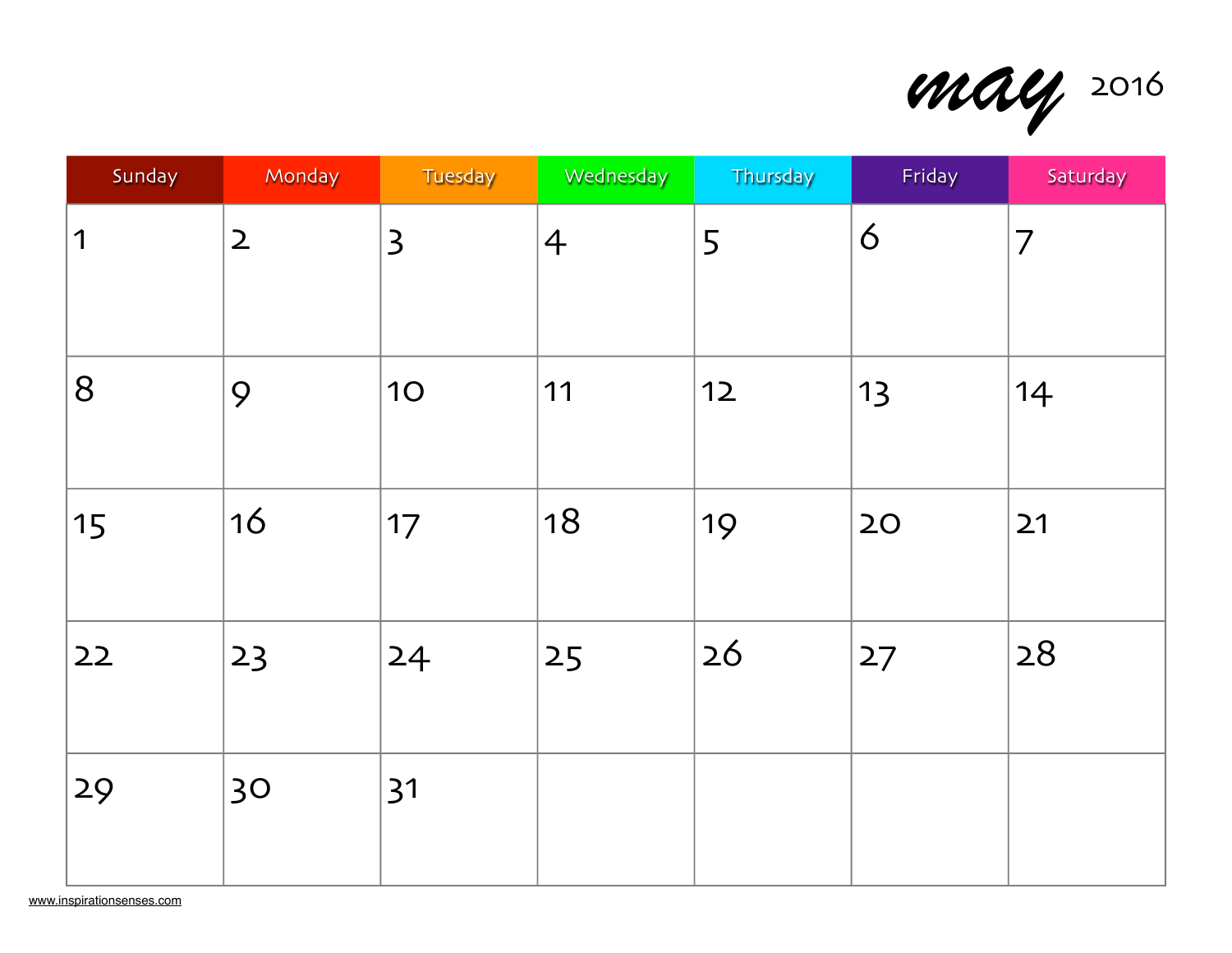*june* 2016

| Sunday | Monday | Tuesday | Wednesday | Thursday     | Friday         | Saturday       |
|--------|--------|---------|-----------|--------------|----------------|----------------|
|        |        |         | 1         | $\mathbf{2}$ | $\overline{3}$ | $\overline{4}$ |
| 5      | 6      | 7       | 8         | 9            | 10             | 11             |
| $12$   | 13     | 14      | 15        | 16           | 17             | 18             |
| 19     | 20     | 21      | 22        | 23           | 24             | 25             |
| 26     | 27     | 28      | 29        | 30           |                |                |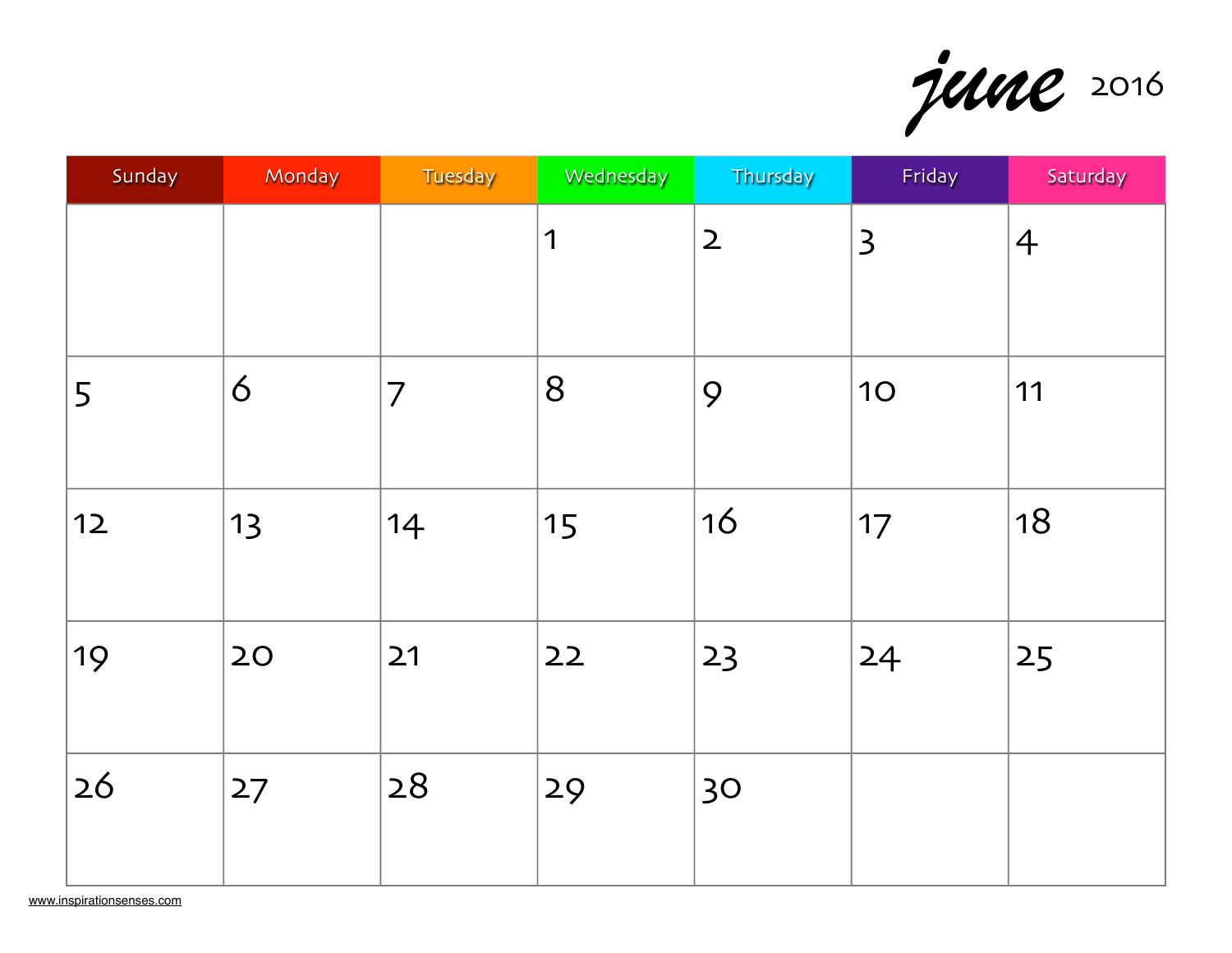*july* 2016

| Sunday         | Monday         | Tuesday | Wednesday | Thursday       | Friday         | Saturday     |
|----------------|----------------|---------|-----------|----------------|----------------|--------------|
|                |                |         |           |                | $\overline{1}$ | $\mathsf{2}$ |
| $\overline{3}$ | $\overline{4}$ | 5       | 6         | $\overline{7}$ | 8              | 9            |
| 10             | 11             | $12$    | 13        | 14             | 15             | 16           |
| 17             | 18             | 19      | 20        | 21             | 22             | 23           |
| 24             | 25             | 26      | 27        | 28             | 29             | 30           |
| 31             |                |         |           |                |                |              |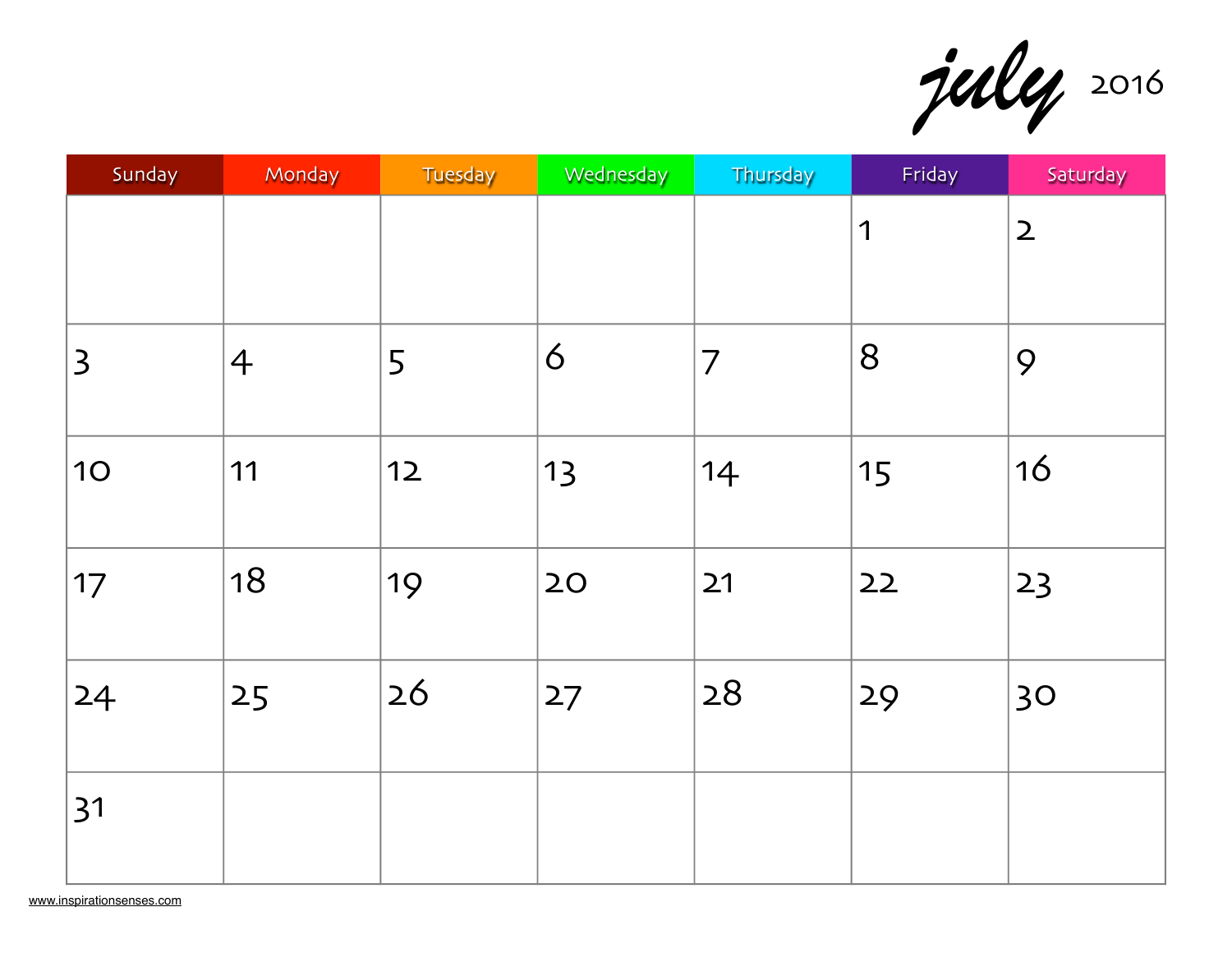

| Sunday | Monday | Tuesday                 | Wednesday      | Thursday       | Friday | Saturday |
|--------|--------|-------------------------|----------------|----------------|--------|----------|
|        | 1      | $\overline{\mathbf{2}}$ | $\overline{3}$ | $\overline{4}$ | 5      | 6        |
| 7      | 8      | 9                       | <b>10</b>      | 11             | $12$   | 13       |
| 14     | 15     | 16                      | 17             | 18             | 19     | 20       |
| 21     | 22     | 23                      | 24             | 25             | 26     | 27       |
| 28     | 29     | 30                      | 31             |                |        |          |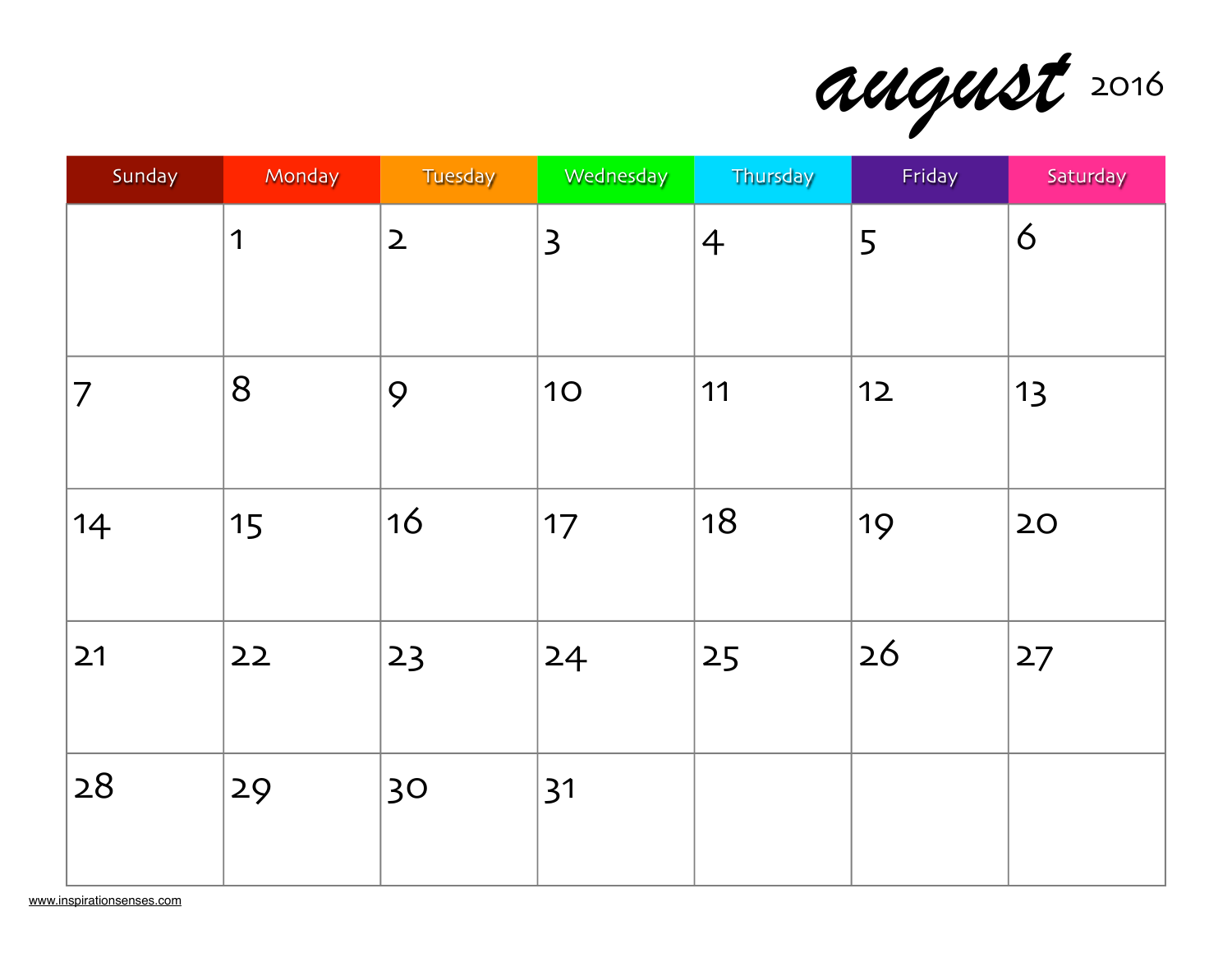*september* 2016

| Sunday         | Monday | Tuesday | Wednesday      | Thursday    | Friday       | Saturday                |
|----------------|--------|---------|----------------|-------------|--------------|-------------------------|
|                |        |         |                | $\mathbf 1$ | $\mathsf{2}$ | $\overline{\mathbf{3}}$ |
| $\overline{4}$ | 5      | 6       | $\overline{7}$ | 8           | 9            | 10                      |
| 11             | $12$   | 13      | 14             | 15          | 16           | 17                      |
| 18             | 19     | 20      | 21             | 22          | 23           | 24                      |
| 25             | 26     | 27      | 28             | 29          | 30           |                         |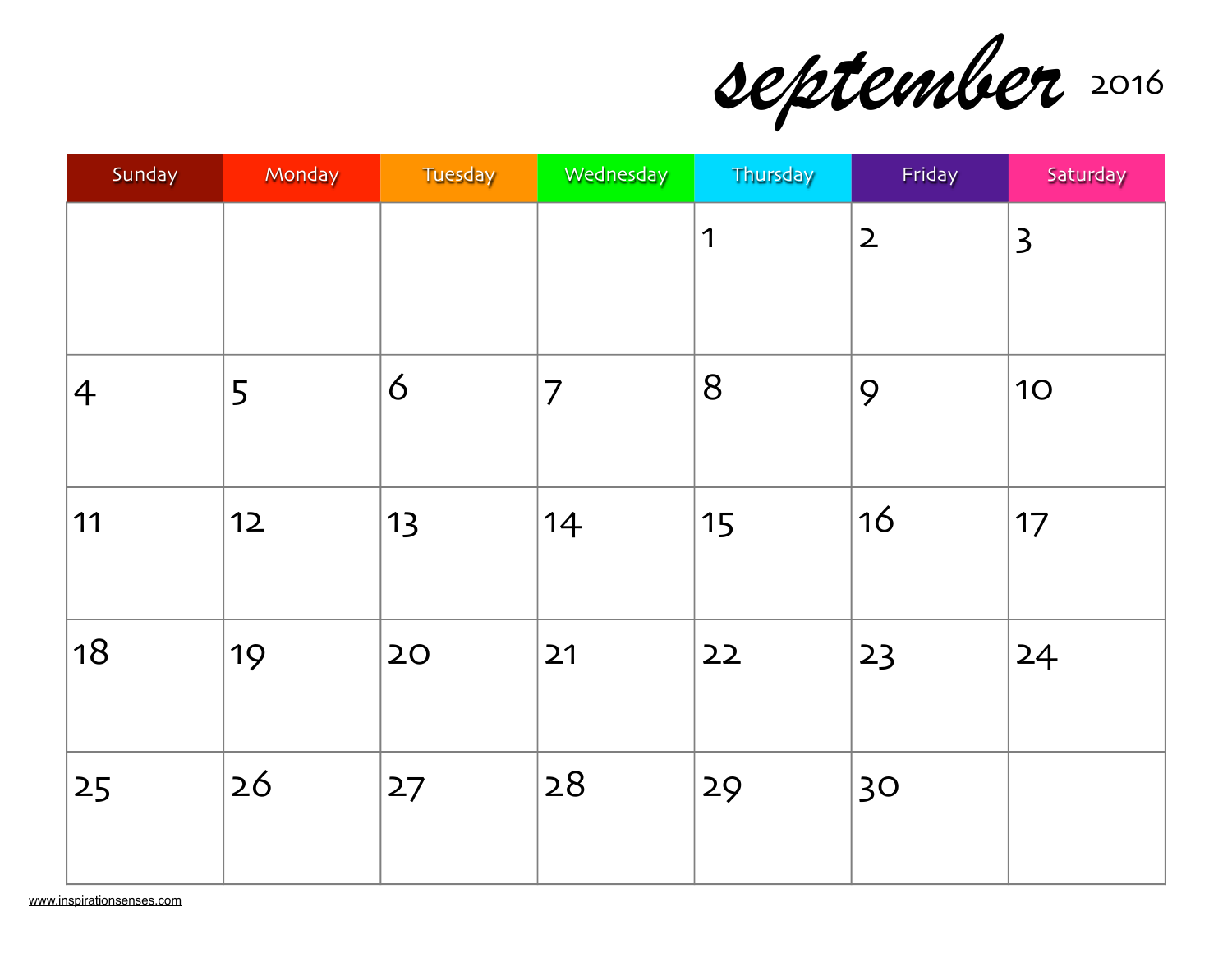*october* 2016

| Sunday         | Monday         | Tuesday        | Wednesday | Thursday | Friday | Saturday |
|----------------|----------------|----------------|-----------|----------|--------|----------|
|                |                |                |           |          |        | 1        |
| $\overline{2}$ | $\overline{3}$ | $\overline{4}$ | 5         | 6        | 7      | 8        |
| 9              | <b>10</b>      | 11             | $12$      | 13       | 14     | 15       |
| 16             | 17             | 18             | 19        | 20       | 21     | 22       |
| 23             | 24             | 25             | 26        | 27       | 28     | 29       |
| 30             | 31             |                |           |          |        |          |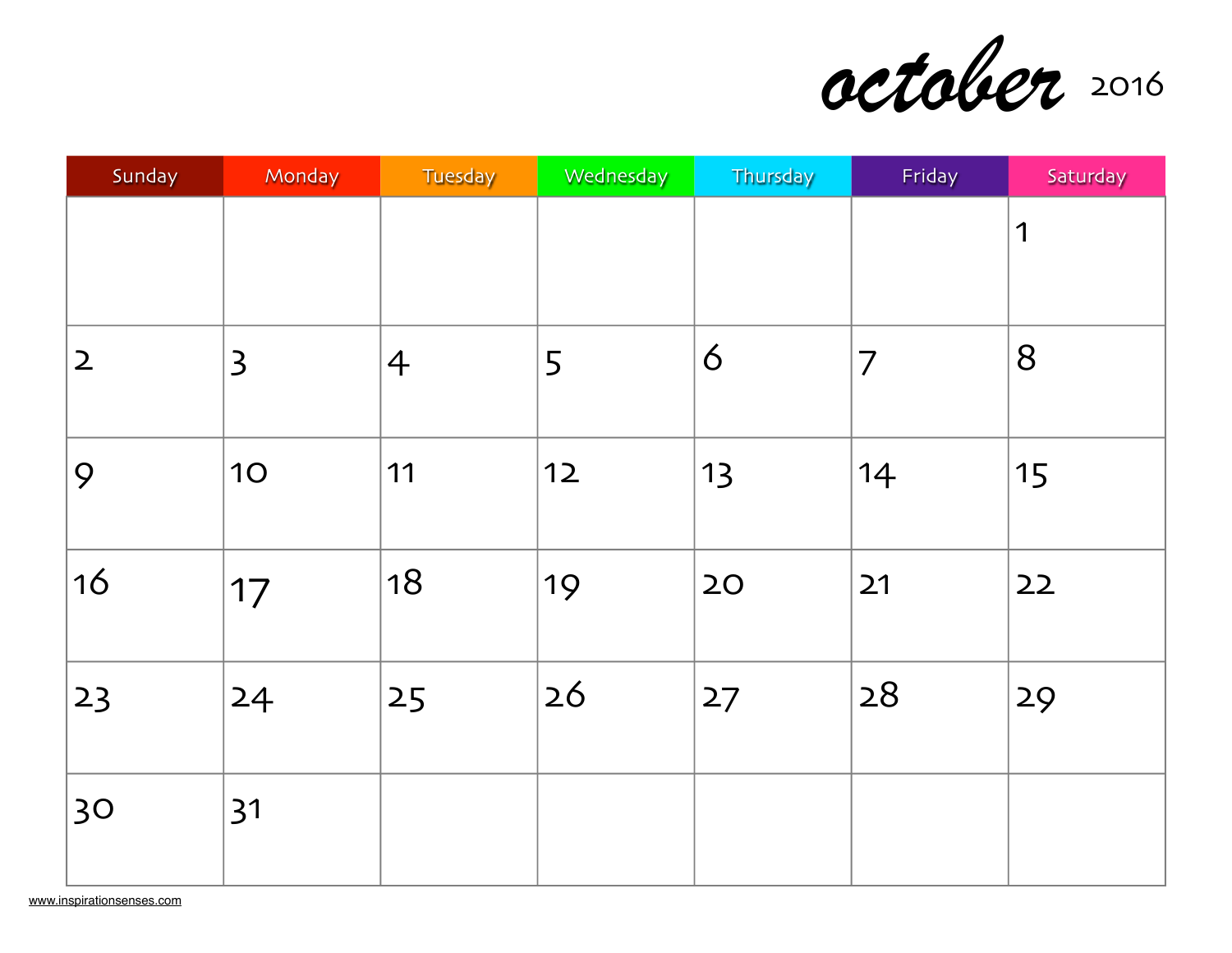

| Sunday | Monday | Tuesday        | Wednesday    | Thursday                | Friday         | Saturday |
|--------|--------|----------------|--------------|-------------------------|----------------|----------|
|        |        | $\overline{1}$ | $\mathbf{2}$ | $\overline{\mathbf{3}}$ | $\overline{4}$ | 5        |
| 6      | 7      | 8              | 9            | <b>10</b>               | 11             | $12$     |
| 13     | 14     | 15             | 16           | 17                      | 18             | 19       |
| 20     | 21     | 22             | 23           | 24                      | 25             | 26       |
| 27     | 28     | 29             | 30           |                         |                |          |